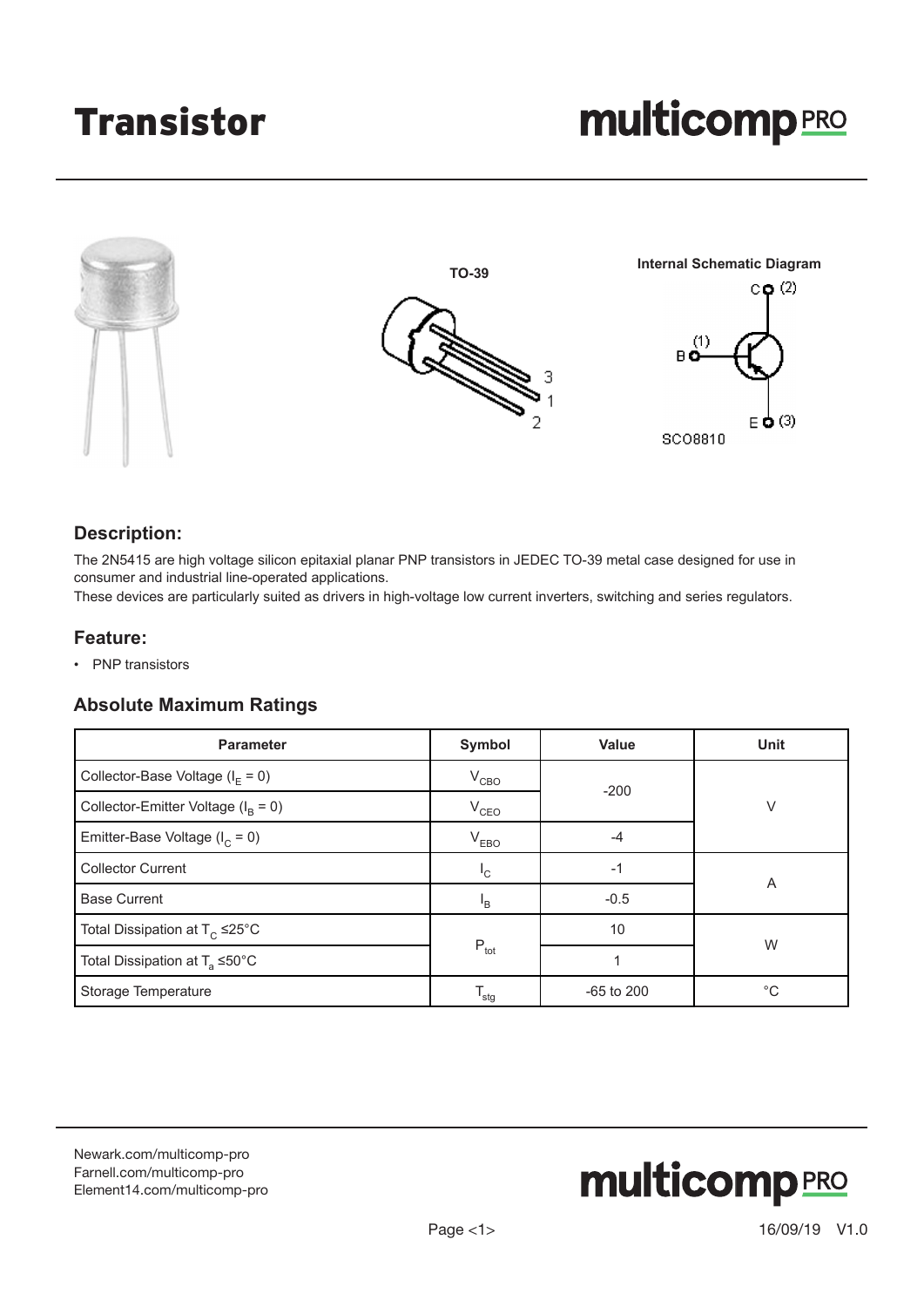# **Thermal Data**

| <b>Parameter</b>                            | Symbol                        | Value | Unit          |  |  |
|---------------------------------------------|-------------------------------|-------|---------------|--|--|
| Maximum Thermal Resistance Junction-case    | thi-case <sup>*</sup>         | 17.5  | $\degree$ C/W |  |  |
| Maximum Thermal Resistance Junction-ambient | $\mathsf{R}_{\mathsf{thi-a}}$ | 175   |               |  |  |

# Electrical Characteristics ( $T_c = 25^{\circ}$ C unless otherwise noted)

| <b>Parameter</b>                       | <b>Test Conditions</b>                              | Symbol                | Min.   | Typ.                         | Max.                     | Unit       |
|----------------------------------------|-----------------------------------------------------|-----------------------|--------|------------------------------|--------------------------|------------|
| Collector Cut-off Current ( $IF = 0$ ) | <b>2N5415</b> $V_{CB} = -175V$                      | $^{\mathsf{I}}$ CBO   |        |                              | $-50$                    |            |
| Collector Cut-off Current $(I_B = 0)$  | $V_{CF}$ = -150V                                    | $^{\mathsf{I}}$ CEO   |        |                              | -50                      | μA         |
| Emitter Cut-off Current ( $I_c = 0$ )  | <b>2N5415</b> $V_{FB} = -4V$                        | <sup>I</sup> EBO      |        |                              | $-20$                    |            |
| Collector-Emitter Sustaining Voltage   | <b>2N5415</b> $I_C = -10mA$                         | $V_{CEO}$<br>(sus)    | $-200$ | $\overline{a}$               |                          |            |
| Collector-Emitter Saturation Voltage   | $I_C$ = -50mA $I_B$ = -5mA                          | $V^{\text{CE (sat)}}$ |        |                              | $-2.5$                   | $\vee$     |
| Base-Emitter Voltage                   | $I_C$ = -50mA $V_{CF}$ = -10V                       | $V_{BE}^{\prime}$     |        |                              | 1.5                      |            |
| DC Current Gain                        | <b>2N5415</b> $I_C = -50 \text{mA}$ $V_{CF} = -10V$ | $h_{FE}$ *            | 30     | $\overline{\phantom{0}}$     | 150                      |            |
| Small Signal Current Gain              | $I_C$ = -5mA $V_{CF}$ = -10V f = 1KHz               | $h_{\text{fe}}$       | 25     | ٠                            | $\overline{\phantom{m}}$ |            |
| <b>Transition frequency</b>            | $I_C$ = -10mA $V_{CF}$ = -10V f = 5MHz              | $f_T$                 | 15     | $\qquad \qquad \blacksquare$ | $\overline{\phantom{a}}$ | <b>MHz</b> |
| <b>Collector Base Capacitance</b>      | $I_F = 0$ V <sub>CB</sub> = -10V f = 1MHz           | $\rm C_{CBO}$         |        |                              | 25                       | pF         |

\*Pulsed: Pulse Duration = 300ms, Duty Cycle 1.5%.